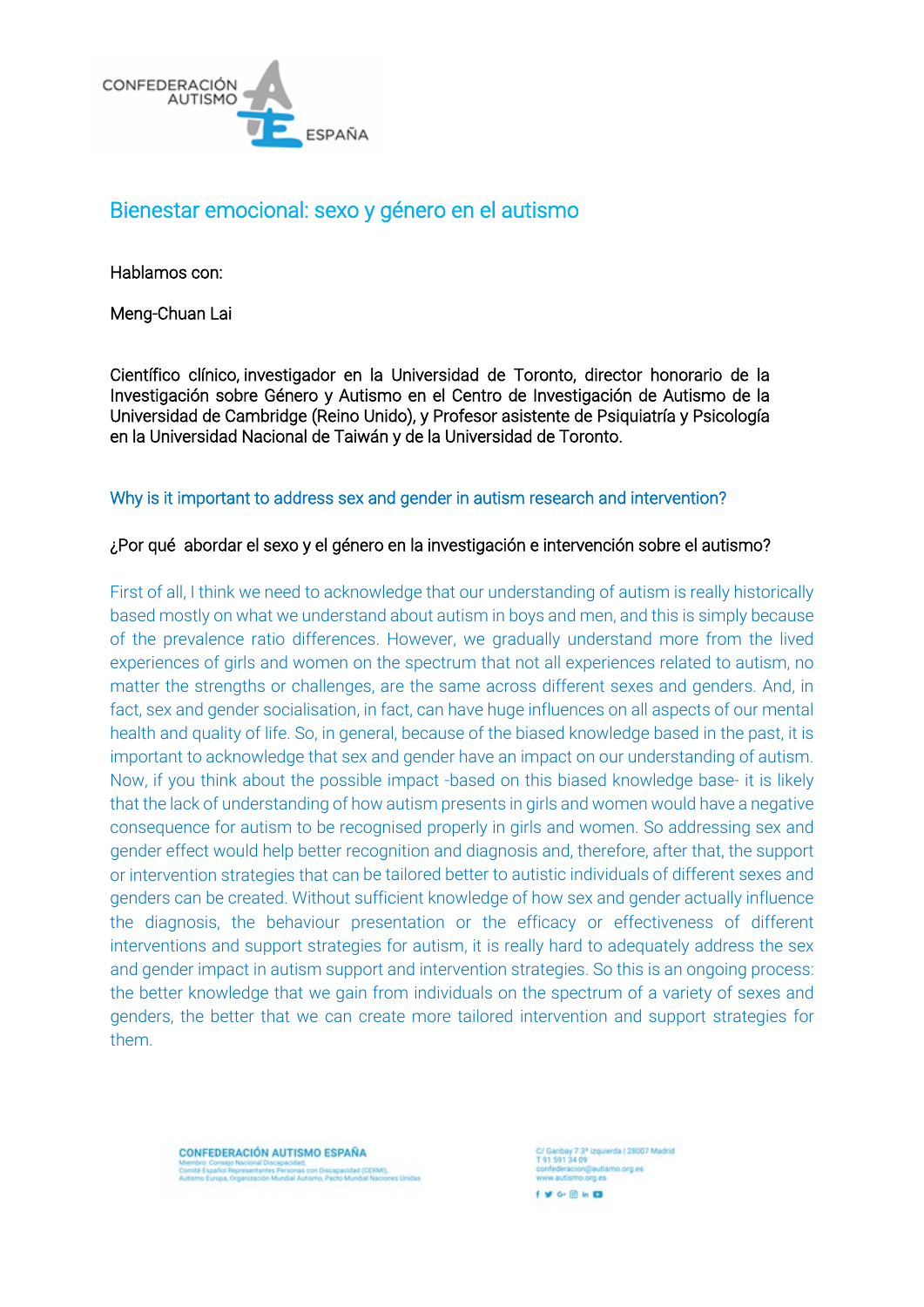

En primer lugar, creo que debemos reconocer que nuestra comprensión del autismo en realidad está basada históricamente sobre todo en lo que entendemos como autismo en niños y en hombres, y esto se debe simplemente a las diferencias en el índice de prevalencia. Sin embargo, poco a poco vamos comprendiendo, a partir de las experiencias vitales de las niñas y las mujeres en el espectro, que no todas las experiencias relacionadas con el autismo, independientemente de las fortalezas o los retos, son iguales en los diferentes sexos y géneros. Y, de hecho, el sexo y la socialización de género pueden tener enormes influencias en todos los aspectos de nuestra salud mental y calidad de vida. Así que, en general, dado al conocimiento sesgado basado en el pasado, es importante reconocer que el sexo y el género tienen un impacto en nuestra comprensión del autismo. Ahora bien, si pensamos en el posible impacto basado en estos cimientos de conocimientos sesgados- es probable que la falta de comprensión acerca de cómo se presenta el autismo en las niñas y las mujeres tenga una consecuencia negativa para que el autismo sea reconocido adecuadamente en estas niñas y mujeres. Por lo tanto, abordar el efecto del sexo y el género ayudaría a un mejor reconocimiento y diagnóstico y, de ese modo, permitiría crear estrategias de apoyo o intervención que se adapten mejor a los individuos con autismo de diferentes sexos y géneros. Sin un conocimiento suficiente de cómo el sexo y el género influyen realmente en el diagnóstico, la presentación del comportamiento o la eficacia o efectividad de las diferentes intervenciones y estrategias de apoyo para el autismo, es realmente difícil abordar adecuadamente el impacto del sexo y el género en las estrategias de apoyo e intervención en el autismo. Por lo tanto, se trata de un proceso continuo: cuanto mejor conozcamos a los individuos en el espectro del autismo de diversos sexos y géneros, mejor podremos crear estrategias de intervención y apoyo más adaptadas a ellos.

### **Why is it relevant to pay attention to the emotional wellbeing of young people with autism?**

### ¿Por qué es importante prestar atención al bienestar emocional de las y los jóvenes con autismo?

Why specially that of girls and women with ASD?" First of all, we do know that, unfortunately, people who have an autism diagnosis tend to experience more mental health challenges across their lifespan. So that can spam from a variety of neurodevelopmental conditions such as ADHD or learning difficulties to mental health issues like anxiety or depression, even severe mental illnesses like schizophrenia spectrum or bipolar disorder, not to say very high risk situations like suicidality or vulnerability to traumatic experiences and so on. Therefore, it is important to ensure that we support young people on the spectrum to be as resilient as possible to the life challenges that they me be experiencing that would impact their emotional wellbeing. And this

**CONFEDERACIÓN AUTISMO ESPAÑA** mité Español Representantes Personas con Discapacidad (CERM).<br>tiemo Europa, Organización Mundial Autismo, Pacto Mundial Nacio

:/ Garibay 7 3° izquierda | 28007 Madrid<br>! 91 591 34 09 confederacion@autismo.org.es<br>www.autismo.org.es  $f \vee \cdots \otimes h$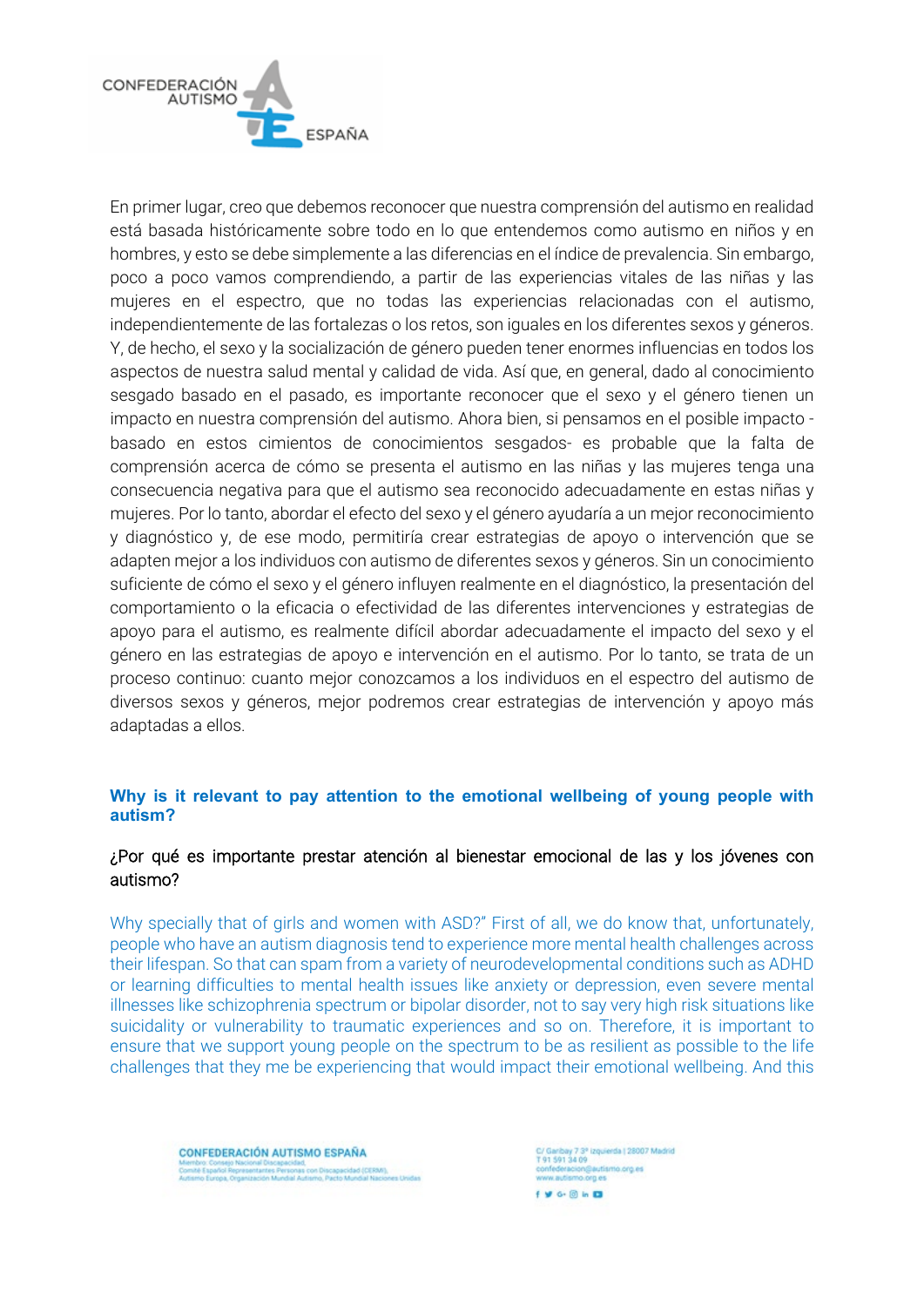

is also to prevent more severe mental health challenges coming up at later stages of life. The better (…) The more understanding environment, the better coping strategies that have been promoted or cultivated for young people, the more likely that they will be enjoying better life quality and wellbeing when they grow up. Now, for girls and women specifically, many of them might be underrecognised, therefore, misunderstood, because of the "hidden" ASD diagnosis. So a better understanding of ASD diagnosis would prevent them from being misunderstood, therefore not receiving the right support or intervention strategies. On top of that, we do know that some of the mental health challenges are more prevalent in girls and women in general; for example, depression comes up to be more challenging, specially after teenage years, and this may be related both to biological reasons as well as social-cultural expectations. For example, the hormonal challenges or changes in teenage years can contribute to many of the mental health aspects, but also, the gender role expectations can increase the stress for lots of girls and women on the spectrum as well. And not to say beyond that, for example, gender diverse individuals on the spectrum would face added stress because of the multiple status including gender diversity and neurodivergent status. So, with that understanding in mind, it is important to specially support girls and women and gender diverse individuals with autism with a lens of women's health and, also, appreciating the effect of gender, or gendered environment on their mental health.

En primer lugar, sabemos que, desgraciadamente, las personas que tienen un diagnóstico de autismo tienden a experimentar más problemas de salud mental a lo largo de su vida. Esto puede abarcar desde una variedad de condiciones del neurodesarrollo, como el TDAH o las dificultades de aprendizaje, hasta problemas de salud mental como la ansiedad o la depresión, incluso enfermedades mentales graves como el espectro de la esquizofrenia o el trastorno bipolar, por no hablar de situaciones de alto riesgo como el suicidio o la propensión a vivir experiencias traumáticas, etc. Por lo tanto, es importante asegurarse de que apoyamos a las personas jóvenes en el espectro para que sean lo más resistentes posible ante los retos de la vida que puedan experimentar y que puedan afectar a su bienestar emocional. Y esto, también, para evitar que surjan problemas de salud mental más graves en etapas posteriores de la vida. Cuanto más comprensivo sea el entorno, mejores estrategias de afrontamiento se hayan promovido o cultivado para los jóvenes, más probable será que disfruten de una mejor calidad de vida y bienestar cuando crezcan. Ahora bien, en el caso de las niñas y las mujeres específicamente, puede haber un infrarreconocimiento en muchas de ellas y, por lo tanto, ser incomprendidas debido a un diagnóstico "oculto" de TEA. Por lo tanto, una mejor comprensión del diagnóstico de TEA evitaría que fueran malinterpretadas y, a causa de ello, que no recibieran el apoyo o las estrategias de intervención adecuadas. Además, sabemos que algunos de los problemas de salud mental son más prevalentes en las niñas y en las mujeres en general; por ejemplo, la depresión parece presentar más dificultades, especialmente después de la adolescencia, y esto puede estar relacionado tanto con razones biológicas como con las expectativas socioculturales. Por ejemplo, las complicaciones hormonales o los cambios en la

**CONFEDERACIÓN AUTISMO ESPAÑA** ité Español Representantes Personas con Discapacidad (CERM)<br>smo Europa, Organización Mundial Autismo, Pacto Mundial Naci

:/ Garibay 7.3° izquierda | 28007 Madrid<br>! 91.591.34.09 federacion@autismo.org.es www.autismo.org.es  $f \vee \cdots \otimes h$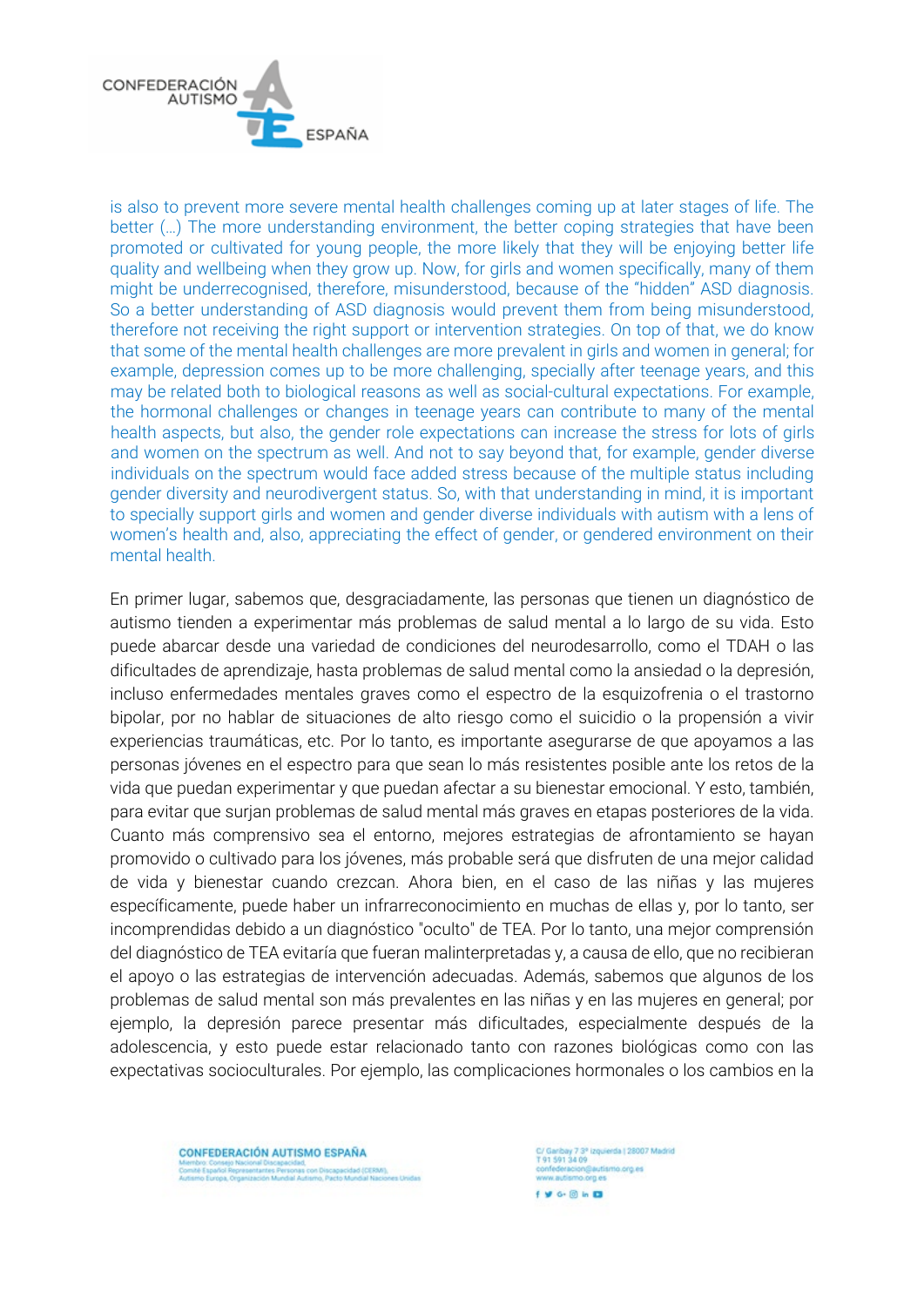

adolescencia pueden contribuir a muchos de los aspectos de la salud mental, pero también las expectativas de los roles de género pueden aumentar el estrés para muchas niñas y mujeres en el espectro. Y por no ahondar en que, por ejemplo, las personas con diversidad de género en el espectro se enfrentarían a un estrés añadido debido a una condición múltiple que incluye la diversidad de género y la condición neurodivergente. Así que, teniendo en cuenta esto, es importante apoyar especialmente a las niñas y mujeres y a las personas con autismo con diversidad de género empleando un enfoque de salud femenina y, también, apreciando el efecto que el género -o el efecto del género en el entorno- tiene en su salud mental.

# How and in what aspects should the training and practice of professionals be improved to ensure the emotional wellbeing of girls and adolescents on the spectrum?

## ¿Cómo mejorar la formación y práctica profesional para garantizar el bienestar emocional de las niñas y adolescentes con TEA?

I would argue the easiest way is to listen more to autistic people (specially girls and women on the spectrum) about their life experiences and really learn from their lived experiences of what's at stake, what's the most important or critical aspect that needs to be addressed and what are the missing parts that clinicians often either tend to not be aware of or forget about or they just misunderstand what's happening for girls and women on the spectrum. So talking to autistic people, talking to family members of autistic people, to learn about their actual experiences, to me is the most important and also most informative way to improve our capability of supporting emotional wellbeing of autistic people, specially girls and women. And secondly, really just to enrich our knowledge based on how autism presents in different sexes and genders and also how sex and gender may influence our current understanding of autism, including presentation all the way up to different support strategies would be really critical as well.

Yo diría que la forma más fácil es escuchar más a las personas con autismo (especialmente a las niñas y mujeres que están en el espectro) en cuanto a lo que dicen sobre sus experiencias vitales y aprender realmente de sus vivencias acerca de lo que ocurre, cuál es el aspecto más importante o crítico que debe abordarse y cuáles son las partes que faltan y de las que los clínicos a menudo tienden a no ser conscientes o se olvidan o simplemente malinterpretan lo que ocurre con las niñas y mujeres en el espectro. Así que hablar con personas con autismo y

**CONFEDERACIÓN AUTISMO ESPAÑA** ité Español Representantes Personas con Discapacidad (CERM).<br>Imo Europa, Organización Mundial Autismo, Pacto Mundial Nacio

:/ Garibay 7 3° izquierda | 28007 Madrid<br>! 91 591 34 09 eracion@autismo.org.es w autismo orn es  $f \vee \cdots \otimes h$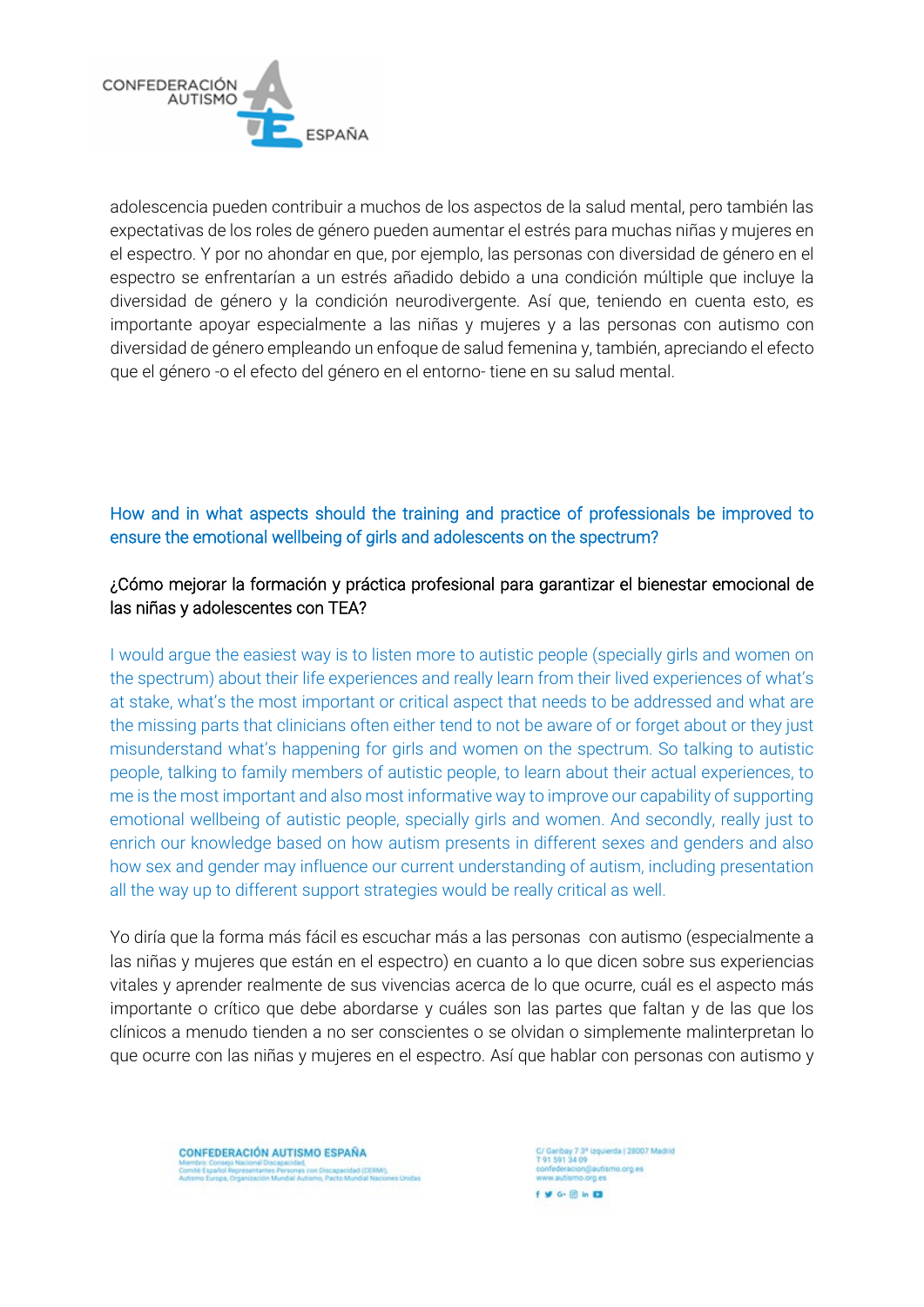

con familiares de personas con autismo para conocer sus experiencias reales, es para mí la forma más importante y también la más informativa de mejorar nuestra capacidad de apoyar el bienestar emocional de las personas con autismo, especialmente de las niñas y las mujeres. Y, en segundo lugar, enriquecer nuestros conocimientos sobre cómo se presenta el autismo en los diferentes sexos y géneros y, también, cómo el sexo y el género pueden influir en nuestra comprensión actual del autismo, incluyendo la presentación y las diferentes estrategias de apoyo; eso sería también muy importante.

What aspects should support and intervention services address to promote the wellbeing and quality of life of girls and women throughout their life cycle?

### ¿Qué apoyos se deben tener en cuenta para promover la calidad de vida de niñas y mujeres a lo largo de su ciclo vital?

First of all, I think it is important to recognise the risk of autism being underrecognised or misunderstood in girls and women. Secondly, it is important to understand the intersectionality of sex and gender and other possible identity or minority status. For example, the gendered environment, or gender expectations, can pose additional stress or demand to an autistic girl who does not present herself in a typically feminine way and also has difficulty exploring the social communication environment. So, this young person may be seen as "very much atypical" compared to other peers of the same age and may be more prone to be bullied because of being different. And the added layer of social motivation that they need friends and try hard to make friendships may actually bring up additional strain for them to cope socially and which can lead to exhaustion (or even burn out) or even other longer term health impacts. So understanding the unique life experiences associated with sex and gender is helpful in designing a tailored support and intervention strategy. And finally, it is also important to understand the intersection between mental health and physical health. There is some emerging literature suggesting that girls and women on the spectrum may be more likely to experience challenges in relation to, for example, the cycle -the menstruation cycle- for example, in terms of premenstrual syndrome or even PMDD. So having a women's health lens added on to our understanding of neurodevelopmental disorders, taking into account both physical health and mental health into our care planning for autistic girls and women, is really critical.

En primer lugar, creo que es importante reconocer el riesgo de que el autismo esté infrarrepresentado o malinterpretado en niñas y mujeres. En segundo lugar, es importante comprender la interseccionalidad del sexo y el género y otra posible identidad o condición minoritaria. Por ejemplo, el efecto del género en el entorno o las expectativas de género, pueden suponer un estrés o una exigencia adicional para una chica con autismo que no se comporte de forma típicamente femenina y que además tenga dificultades para explorar el entorno de la

**CONFEDERACIÓN AUTISMO ESPAÑA** mité Español Representantes Personas con Discapacidad (CERM).<br>Ismo Europa, Organización Mundial Autismo, Pacto Mundial Nacio

:/ Garibay 7.3° izquierda | 28007 Madrid<br>! 91.591.34.09 confederacion@autismo.org.es<br>www.autismo.org.es  $f \vee \cdots \otimes h$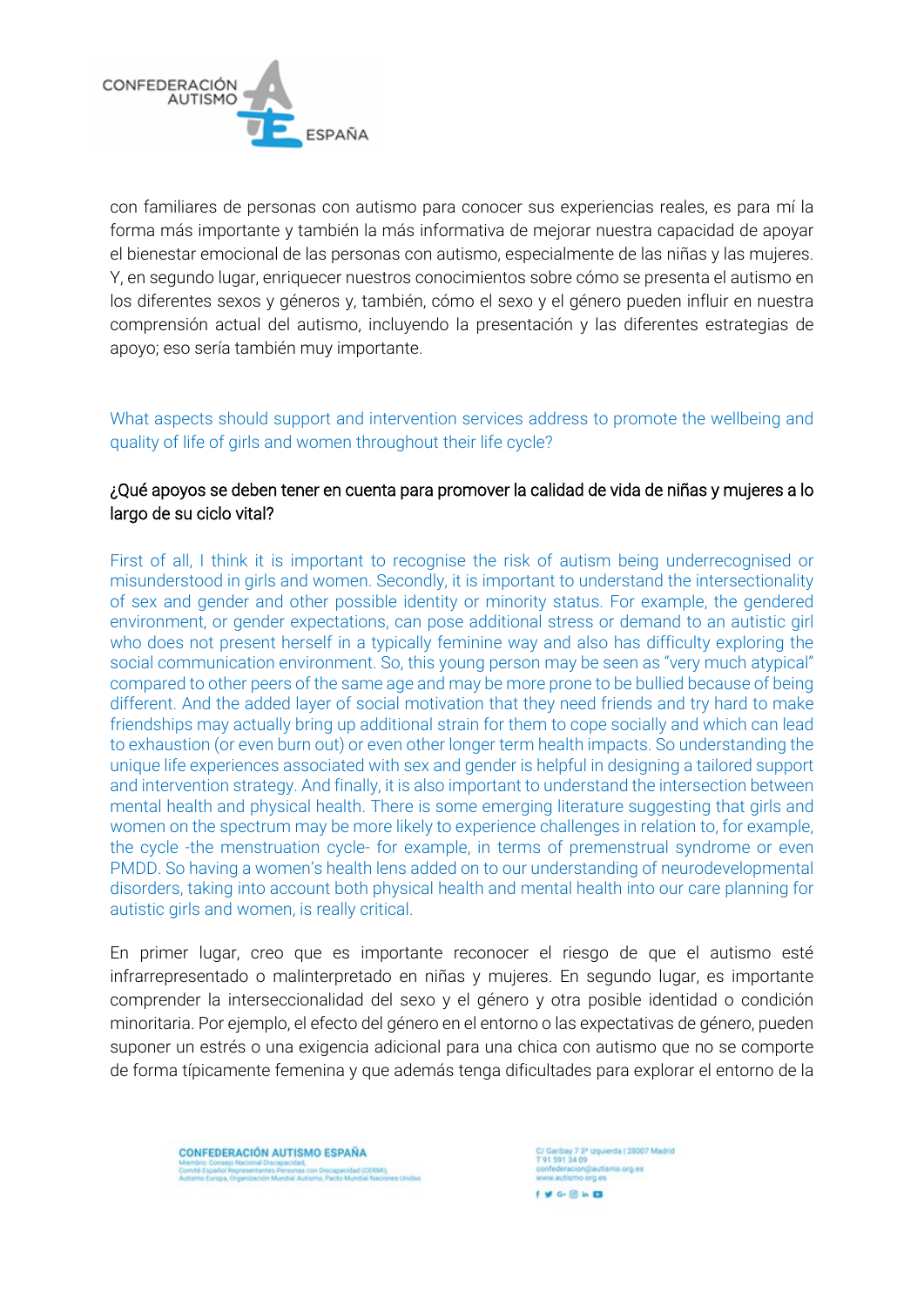

comunicación social. Así, esta joven puede ser vista como "muy atípica" en comparación con otros compañeros/as de la misma edad y ser más propensa a sufrir acoso por ser diferente. Además, la motivación social añadida de que necesitan amigos/as y se esfuerzan por hacer amistades puede suponer una tensión adicional para ellos a la hora de desenvolverse socialmente, lo que puede llevar al agotamiento (incluso a "quemarse") o a otros impactos en la salud a largo plazo. Por lo tanto, comprender las experiencias vitales únicas asociadas al sexo y al género es útil para diseñar una estrategia de apoyo e intervención adaptada. Por último, también es importante comprender la intersección entre la salud mental y la salud física. Hay algunas nuevas publicaciones que sugieren que las niñas y las mujeres en el espectro pueden ser más propensas a experimentar dificultades, por ejemplo, en relación con el ciclo -el ciclo de la menstruación- en cuanto al síndrome premenstrual o incluso TDPM. Por lo tanto, añadir un enfoque específico de salud de las mujeres a nuestra comprensión de los trastornos del neurodesarrollo, teniendo en cuenta tanto la salud física como la salud mental en nuestra planificación de la atención a las niñas y mujeres con autismo, es realmente importante.

### Is there any other consideration that you would like to share with everyone?

### ¿Alguna otra reflexión que te gustaría compartir?

I would have to say that clinical knowledge is only accumulated from the actual interactions with people who have lived experiences as well as accumulated scientific knowledge contributed by both scientists, clinicians as well as people who have lived experiences; so building the collaboration in order to explore what's at stake for mental health and emotional wellbeing for autistic people is critical and the information should come from autistic people who have different experiences with gender, who have different sex at birth, and to really take into account the variety that naturally lies in the human population. This is the most fruitful information source that we can get in order to promote and improve our knowledge and intervention strategies for people on the spectrum. So really appreciating the diversity and emphasising, understanding the diverse experiences intersecting across neurodiversity, sex, gender and disability as well as physical health. I think that is what I myself try to follow, but also I would like to share with all of you and hopefully we can create a better world and better understanding of autism in order to support people who are on the spectrum across different sexes and genders. Thank you very much.

Diría que el conocimiento clínico sólo se acumula a partir de las interacciones reales con las personas que tienen experiencias vitales, así como el conocimiento científico acumulado



:/ Garibay 7 3° izquierda | 28007 Madrid<br>! 91 591 34 09 nfederacion@autismo.org.es www.autismo.org.es  $f \vee \cdots \otimes h$